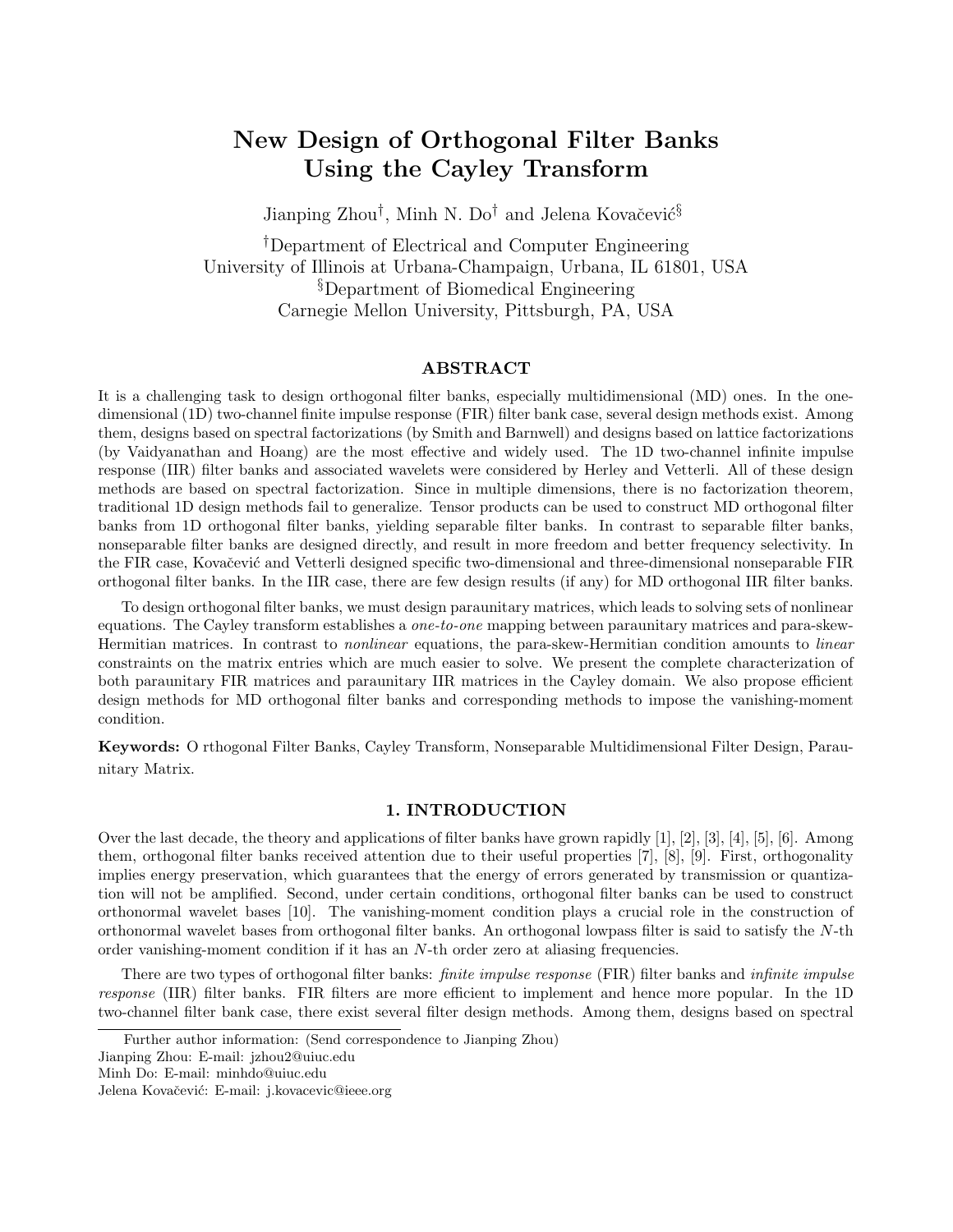factorizations [11] and designs based on lattice factorizations [12] are the most effective and widely used. The first method, which was proposed by Smith and Barnwell [11], designs the autocorrelation sequence of a filter and then obtains that filter via spectral factorization. This method was used by Daubechies to construct celebrated family of orthogonal compactly supported wavelets [10]. However, as the size of the filter grows, spectral factorization becomes numerically ill-conditioned. Moreover, due to the lack of an MD factorization theorem, this method cannot be extended to higher dimensions. The second method, which was proposed by Vaidyanathan and Hoang [12], formulates the filter design problem as that of a polyphase transform matrix  $U(z)$  which has to be a paraunitary<sup>∗</sup> FIR matrix, i.e.

$$
\mathbf{U}(\mathbf{z})\mathbf{U}^T(\mathbf{z}^{-1}) = \mathbf{I}, \quad \text{for real coefficients.} \tag{1}
$$

These authors provided a complete characterization of paraunitary matrices for 1D filter banks via a lattice factorization. However, it is difficult to impose the vanishing-moment condition in a lattice factorization. As for spectral factorization methods, the lattice factorization design method cannot be extended to higher dimensions.

Although more complex, orthogonal IIR filter banks have greater design freedom, compared to FIR case. Moreover, IIR filter banks generally offer better frequency selectivity. The 1D two-channel orthogonal IIR filter banks and associated wavelets were considered by Herley and Vetterli [13]. The design method in [13] also needs spectral factorization and cannot be extended to higher dimensions.

In multiple dimensions, there are two types of orthogonal filter banks: separable and nonseparable orthogonal filter banks. For a separable filter bank, its transfer functions are products of multiple 1D orthogonal filters. Therefore, tensor products can be used to construct separable orthogonal filter banks from 1D orthogonal filter banks. In contrast to separable filter banks, nonseparable orthogonal filter banks are designed based on the MD structure directly, resulting in more freedom and better frequency selectivity. Therefore, nonseparable orthogonal filter banks have received more interest in recent years. However, due to complexity, it is a challenging task to design nonseparable orthogonal FIR and IIR filter banks. In the FIR case, Kovačević and Vetterli successfully designed specific two-dimensional (2D) and three-dimensional (3D) nonseparable orthogonal FIR filter banks [9]. However, their method could not give complete solutions and it is difficult to apply to filters with larger size. In the IIR case, there is no existing literature addressing the design problem.

In this work, we propose a novel design method for both orthogonal FIR filter banks and orthogonal IIR filter banks using the *Cayley transform* (CT) [14]. Designing orthogonal filter banks amounts to designing paraunitary matrices. The main feature of the CT is that it maps a paraunitary matrix  $U(z)$  to a para-skew-Hermitian<sup>†</sup> (PSH) matrix  $H(z)$  that satisfies

$$
\mathbf{H}(\mathbf{z}^{-1}) = -\mathbf{H}^{T}(\mathbf{z}).
$$
\n(2)

Conversely, the CT maps a PSH matrix to a paraunitary matrix. Therefore, the CT establishes a one-to-one mapping between a nonlinear Stiefel manifold of paraunitary matrices and the linear space of PSH matrices, as shown in Fig. 1. Our key observation is that in contrast to solving for the nonlinear paraunitary condition in (1), the PSH condition amounts to *linear* constraints on the matrix entries in (2), leading to an easier design problem. The basic idea is that we first design a PSH matrix and then map it back to a paraunitary matrix by the CT. However, there are two challenges in this design approach. The first is how to impose the vanishing-moment condition in the Cayley domain. Since the vanishing-moment condition requires that the lowpass filter has a zero of specific order at aliasing frequencies, it is difficult to impose the vanishing-moment condition on the polyphase transform matrix and its CT. The second challenge is that the CT is a nonlinear operator and it destroys the FIR property, that is, the CT of an FIR matrix is no longer FIR. Thus, the CT maps a paraunitary FIR matrix to a PSH IIR matrix. We need to find a complete characterization of these PSH matrices such that their inverse CTs are FIR. In this paper, we address these issues, which lead us to a novel design method for MD orthogonal filter banks and wavelets.

<sup>∗</sup>A paraunitary matrix is an extension of a unitary matrix when the matrix entries are polynomials. Paraunitary matrices are unitary on the unit circle.

<sup>†</sup>A para-skew-Hermitian matrix is an extension of a skew-Hermitian matrix when the matrix entries are polynomials. Para-skew-Hermitian matrices are skew-Hermitian on the unit circle.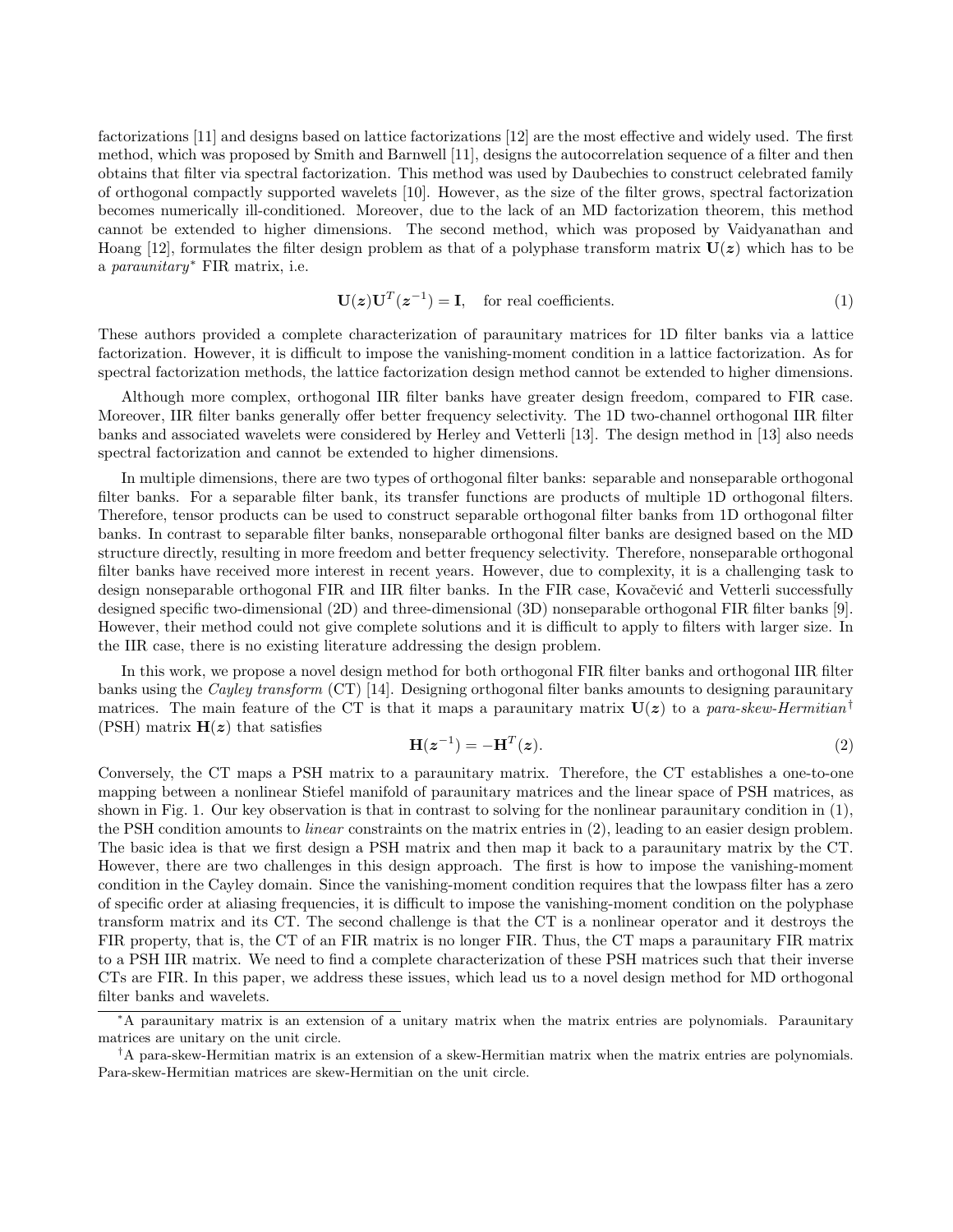

Figure 1. One to ope mapping between paraunitary matrices and para-skew-Hermitian matrices via the Cayley transform.



Figure 2. An MD N-channel filter bank.

The paper is organized as follows: In Section 2, we give a brief introduction to orthogonal filter banks and the Cayley transform. We introduce the special paraunitary matrix and its property in Section 3. The theory and design of orthogonal FIR filter banks, including the general multiple-channel case and the two-channel case are given in Section 4 and Section 5, respectively. The theory and design of orthogonal IIR filter banks is given in Section 6. We conclude in Section 7. Due to the space limitation, we only present the results in this paper. Please refer to [15] for proofs and design examples.

#### 2. ORTHOGONAL FILTER BANKS AND THE CAYLEY TRANSFORM

We start with notation. In MD, z stands for an M-dimensional variable  $z = [z_1, z_2, \ldots, z_M]^T$ . For an Mdimensional integer  $\mathbf{k} = [k_1, k_2, \dots, k_M]^T$ , an MD power is written as  $\mathbf{z}^{\mathbf{k}} = [z_1^{k_1}, z_2^{k_2}, \dots, z_M^{k_M}]^T$ . Specifically,  $\mathbf{z}^{-1}$ stands for  $[z_1^{-1}, z_2^{-1}, \ldots, z_M^{-1}]^T$ . We will refer to a Laurent polynomial matrix as FIR or FIR matrix if all of its entries are finite length Laurent polynomials. Otherwise, it is an IIR matrix.

Consider an MD N-channel filter bank as shown in Fig. 2. In the filter bank, the input  $X(z)$  is fed to the N subband filters,  $H_0(z)$  to  $H_{N-1}(z)$ . After filtering, each output is downsampled by an  $M \times M$  sampling matrix D with the sampling rate  $|\det D|$ . The N branch outputs of the analysis part are upsampled with the same sampling matrix and subsequently filtered by a bank of subband filters,  $G_0(z)$  to  $G_{N-1}(z)$ . Finally, all the N branches are added together to generate a single output  $\hat{X}(z)$ . The whole system can be divided into two parts, analysis part and synthesis part. The analysis part consists of subband filtering and downsampling, while the synthesis part consists of upsampling and subband filtering. In the analysis and design of filter banks, polyphase representation is often used as it allows for time-invariant analysis in the polyphase domain. In the polyphase domain, the analysis part and synthesis part can be represented by  $N \times N$  matrices  $\mathbf{H}_p(z)$  and  $\mathbf{G}_p(z)$ respectively. We are interested in the critically sampled filter bank in which the sampling rate is equal to the number of channels, i.e.,  $|\det D| = N$ . Also, perfect reconstruction is a desirable property of a system so that the output  $\hat{X}(z)$  is always equal to the input  $X(z)$ . Under these assumptions, the perfect reconstruction condition is equivalent to  $\mathbf{H}_p(z)\mathbf{G}_p(z) = \mathbf{I}$ . For orthogonal filter banks,  $\mathbf{G}_p(z) = \mathbf{H}_p^T(z^{-1})$ , and thus  $\mathbf{H}_p(z)$  is a paraunitary matrix. Throughout the paper, we will always refer to  $M$  as the number of dimensions;  $N$  as the number of channels.

The complex nonlinear paraunitary constraint leads to a difficult nonlinear spectral factorization problem. The Cayley transform is a powerful tool to convert a nonlinear problem into a linear one. It is widely used in control theory and Lie groups [14]. The *Cayley transform* of a matrix  $U(z)$  is defined as

$$
\mathbf{H}(z) = \left(\mathbf{I} + \mathbf{U}(z)\right)^{-1} \left(\mathbf{I} - \mathbf{U}(z)\right).
$$
 (3)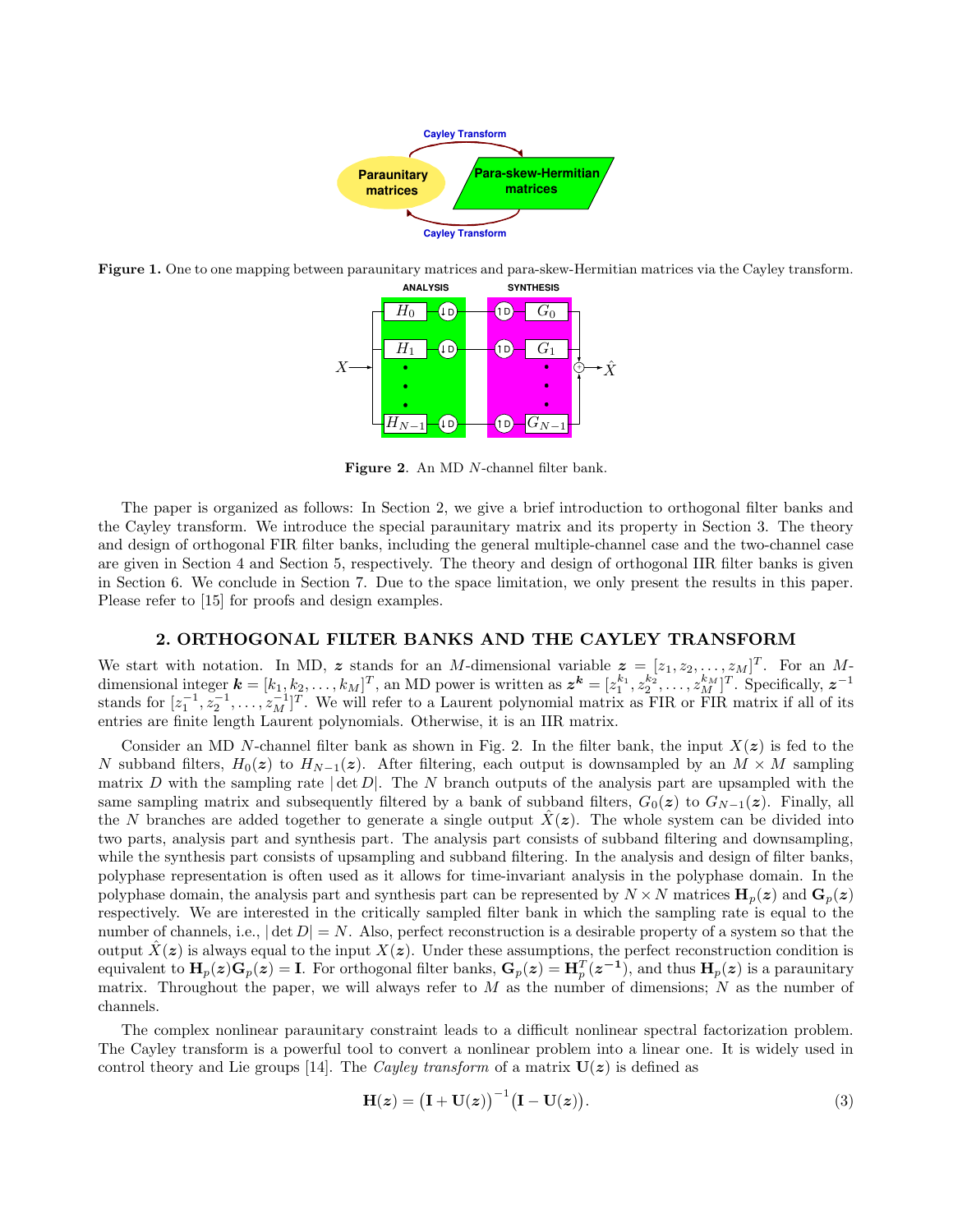The inverse of the CT is

$$
\mathbf{U}(z) = \left(\mathbf{I} + \mathbf{H}(z)\right)^{-1} \left(\mathbf{I} - \mathbf{H}(z)\right).
$$
 (4)

By definition, the CT is formulated as the product of two matrices. Actually, it can also be expressed in an alternative way:

PROPOSITION 1. Suppose that  $U(z)$  is a matrix and  $H(z)$  is its CT. Then

$$
\mathbf{H}(z) = 2(\mathbf{I} + \mathbf{U}(z))^{-1} - \mathbf{I} \quad and \quad \mathbf{U}(z) = 2(\mathbf{I} + \mathbf{H}(z))^{-1} - \mathbf{I}.
$$

The Cayley transform is a matrix generalization of the bilinear transform [16](pp. 415–417), which is defined as  $s = (1+z)^{-1}(1+z)$ . The bilinear transform maps the imaginary axis of the complex s-plane onto the unit circle in the complex z-plane. It is widely used in signal processing theory, for example, to map continuous-time systems to discrete-time systems. Similarly to the bilinear transform, the Cayley transform maps paraunitary matrices to PSH matrices.

PROPOSITION 2. The Cayley transform of a paraunitary matrix is a para-skew-Hermitian matrix. Conversely, the Cayley transform of a para-skew-Hermitian matrix is a paraunitary matrix.

Based on Proposition 2, the CT establishes a one-to-one mapping between paraunitary matrices and PSH matrices. It maps the nonlinear Stiefel manifold of paraunitary matrices to the linear space of PSH matrices. In contrast to solving for the nonlinear paraunitary condition, the PSH condition amounts to *linear* constraints on the matrix entries.

To illustrate this, consider the two-channel case. Let  $U(z)$  be a  $2 \times 2$  paraunitary matrix with

$$
\mathbf{U}(\boldsymbol{z}) = \left( \begin{array}{cc} U_{00}(\boldsymbol{z}) & U_{01}(\boldsymbol{z}) \\ U_{10}(\boldsymbol{z}) & U_{11}(\boldsymbol{z}) \end{array} \right),
$$

then it satisfies  $\mathbf{U}(z)\mathbf{U}^T(z^{-1}) = \mathbf{I}$ . Specifically,

$$
U_{00}(z)U_{00}(z^{-1}) + U_{01}(z)U_{01}(z^{-1}) = 1,
$$
  
\n
$$
U_{00}(z)U_{10}(z^{-1}) + U_{01}(z)U_{11}(z^{-1}) = 0,
$$
  
\n
$$
U_{10}(z)U_{10}(z^{-1}) + U_{11}(z)U_{11}(z^{-1}) = 1.
$$
\n
$$
(5)
$$

Solving the system involves solving three nonlinear equations with respect to coefficients of  $U(z)$ . In contrast, let  $H(z)$  be a  $2 \times 2$  PSH matrix with

$$
\mathbf{H}(\boldsymbol{z}) = \begin{pmatrix} H_{00}(\boldsymbol{z}) & H_{01}(\boldsymbol{z}) \\ H_{10}(\boldsymbol{z}) & H_{11}(\boldsymbol{z}) \end{pmatrix},
$$

then it satisfies  $\mathbf{H}(z^{-1}) = -\mathbf{H}^{T}(z)$ . Specifically,

$$
H_{00}(z^{-1}) = -H_{00}(z), \quad H_{11}(z^{-1}) = -H_{11}(z), \quad \text{and} \quad H_{01}(z^{-1}) = -H_{10}(z).
$$
 (6)

Here, solving the system involves solving only three independent linear equations with respect to coefficients of  $H(z)$ . Moreover, we do not need to solve these three equations in the design. Instead, we only need to design two anti-symmetric linear phase filters independently,  $H_{00}(z)$  and  $H_{11}(z)$ , choose one arbitrary filter  $H_{10}(z)$  leading to  $H_{01}(z)$  as in (6).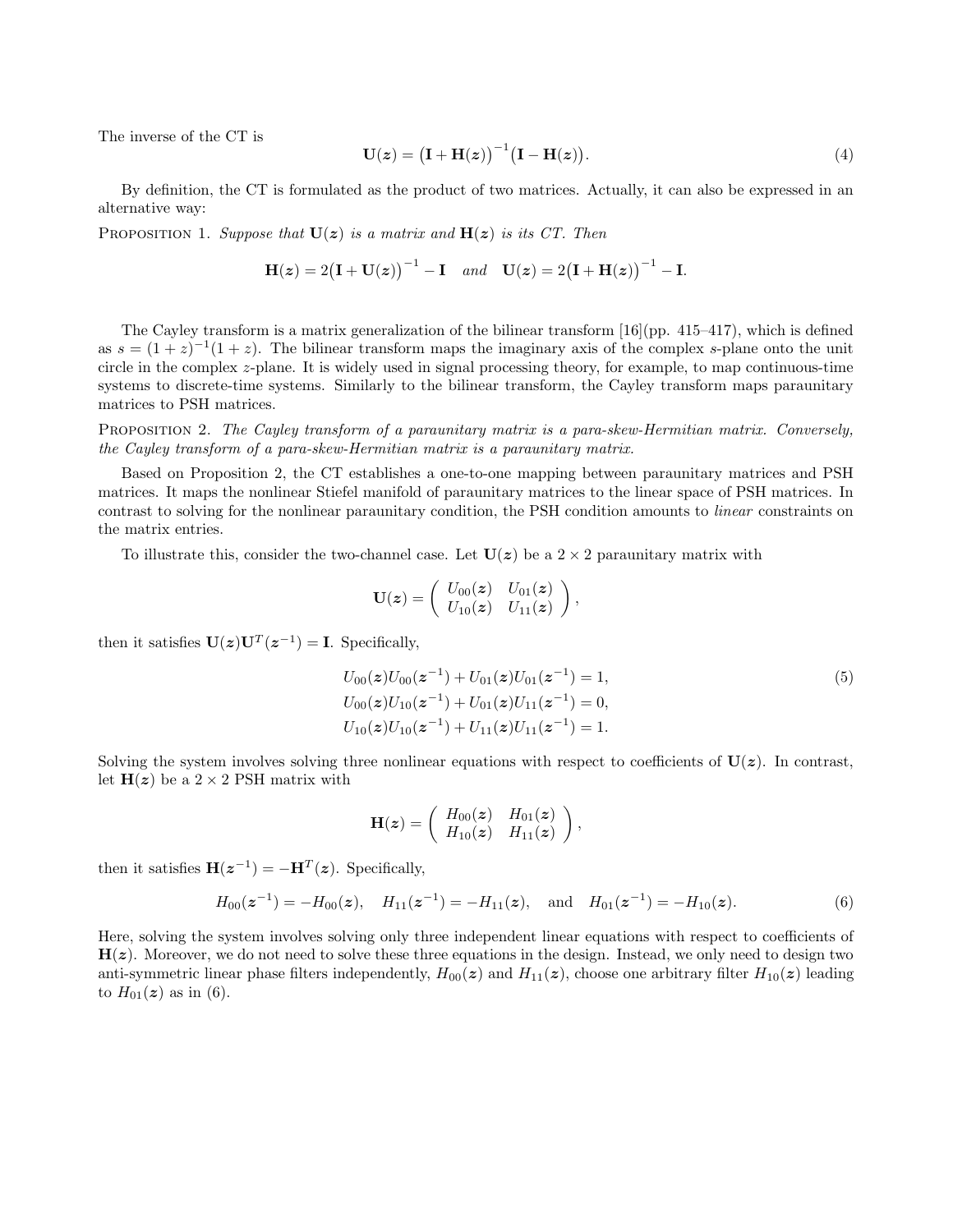## 3. THE SPECIAL PARAUNITARY MATRIX

Using the CT, the design problem of paraunitary matrices is simplified to that of PSH matrices. However, it still involves too many equations, especially when the number of channels is large. The special paraunitary matrix is prosperous to simplify the design.

Special paraunitary matrices are a special class of paraunitary matrices.

DEFINITION. 1. A paraunitary matrix  $\mathbf{U}(z)$  is said to be a special paraunitary (SP) matrix <sup>‡</sup> if its determinant equals to 1.

SP matrices satisfy all the property of paraunitary matrices. The product of two SP matrices is also SP. Therefore, the set of SP matrices is also a Stiefel manifold. Moreover, it is easier to design SP matrices than paraunitary matrices.

PROPOSITION 3. Suppose  $U(z)$  is a matrix and its determinant equals to 1. Then  $U(z)$  is SP if and only if

$$
U_{i,j}(z^{-1}) = \min or U_{i,j}(z),\tag{7}
$$

where  $U_{i,j}(z)$  is the entry of  $U(z)$  at  $(i, j)$ .

By Proposition 3, the design of SP matrix amounts to the determinant condition and (7). By (7), we can get rid of some nonlinear equations. To illustrate this, consider the two-channel case. Suppose  $U(z)$  is a  $2 \times 2$  SP matrix, then (7) becomes

$$
U_{10}(z) = -U_{01}(z^{-1})
$$
 and  $U_{11}(z) = U_{00}(z^{-1}),$ 

and the determinant condition becomes:

$$
U_{00}(z)U_{00}(z^{-1}) + U_{01}(z)U_{01}(z^{-1}) = 1.
$$
\n(8)

Therefore the complete characterization of  $U(z)$  is

$$
\mathbf{U}(\boldsymbol{z}) = \begin{pmatrix} U_{00}(\boldsymbol{z}) & U_{01}(\boldsymbol{z}) \\ -U_{01}(\boldsymbol{z}^{-1}) & U_{00}(\boldsymbol{z}^{-1}) \end{pmatrix}, \tag{9}
$$

where  $U_{00}(z)$  and  $U_{01}(z)$  satisfies the power complementary property given in (8). Note that (8) is the same as (5). Therefore, for  $2 \times 2$  SP matrices, we need to solve only one equation of the three equations required by the general  $2 \times 2$  paraunitary matrices.

One useful property of the SP matrix is that every paraunitary matrix can be represented as the product of an SP matrix and a diagonal paraunitary matrix:

THEOREM 1. Suppose  $U(z)$  is a paraunitary matrix. Then  $U(z)$  can be written as  $U(z) = U_s(z)U_d(z)$ , where both  $U_s(z)$  and  $U_d(z)$  are paraunitary, and

$$
\det \mathbf{U}_s(\boldsymbol{z})=1 \ \ and \ \mathbf{U}_d(\boldsymbol{z})=\text{diag}\big(1,\cdots,1,\det \mathbf{U}(\boldsymbol{z})\big).
$$

Moreover, if  $U(z)$  is FIR, then  $\det U(z)$  is a pure delay.

By Theorem 1, a paraunitary matrix can be "normalized" as an SP matrix, where the first  $N-1$  columns of the matrix are kept the same and the last column is multiplied with the allpass filter  $(\det U(z))^{-1}$ . It means that the first  $N-1$  filters of the corresponding orthogonal filter bank are kept the same and the last filter is changed only in the phase. In the FIR case, the change is just a pure delay. SP matrices can be used to simplify our design problem. To illustrate this, consider the two-channel case. By Theorem 1 and (9), the characterization of the  $2 \times 2$  paraunitary matrix is

$$
\mathbf{U}(\boldsymbol{z}) = \mathbf{U}_s(\boldsymbol{z}) \begin{pmatrix} 1 & 0 \\ 0 & \Delta(\boldsymbol{z}) \end{pmatrix} = \begin{pmatrix} U_{00}(\boldsymbol{z}) & U_{01}(\boldsymbol{z})\Delta(\boldsymbol{z}) \\ -U_{01}(\boldsymbol{z}^{-1}) & U_{00}(\boldsymbol{z}^{-1})\Delta(\boldsymbol{z}) \end{pmatrix},
$$

<sup>&</sup>lt;sup>‡</sup>The concept of the special paraunitary matrix is similar to that of the special orthogonal matrix. An orthogonal matrix is said to be a special orthogonal matrix if its determinant equals to 1.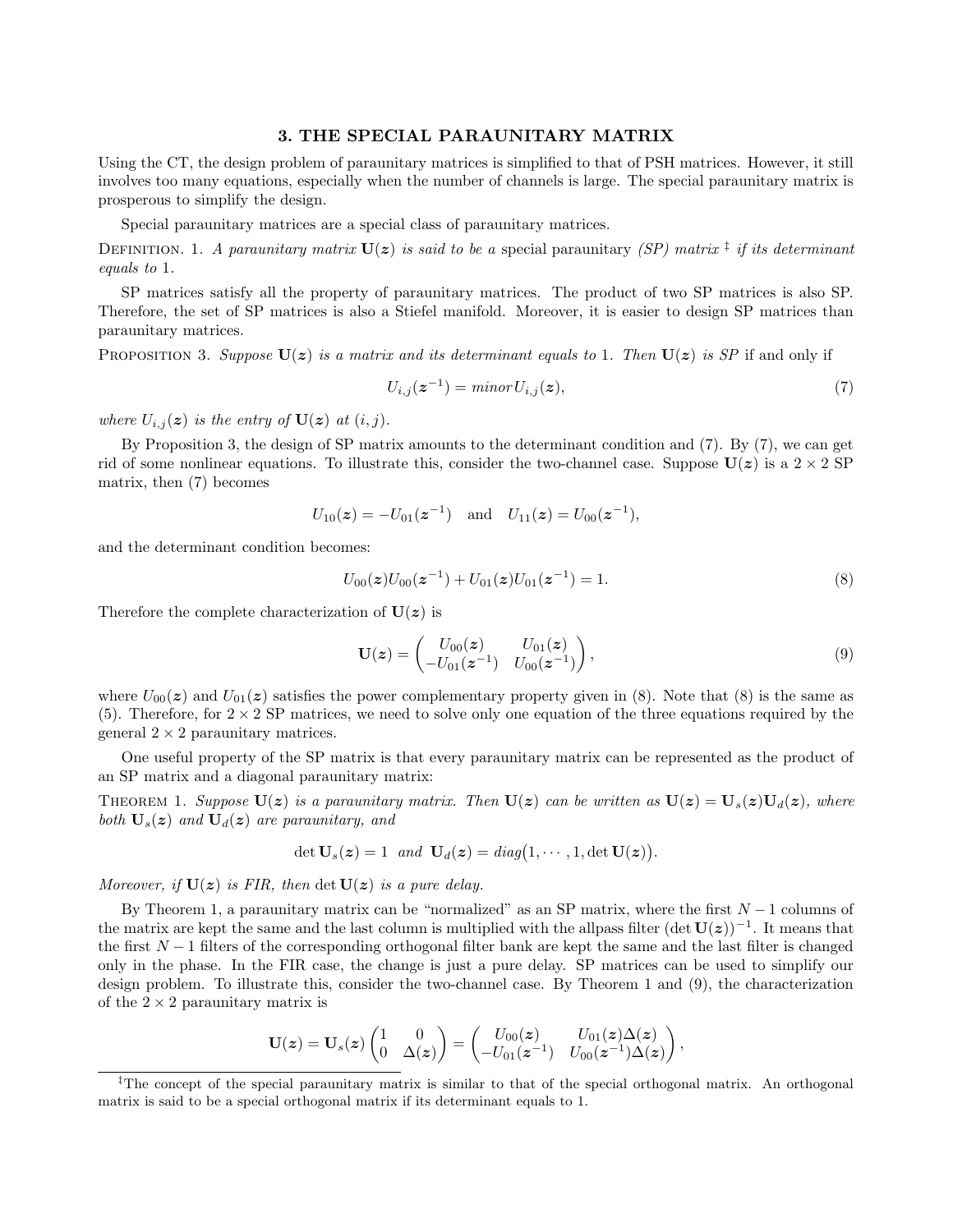

Figure 3. One-to-one mapping between SP matrices and SPSH matrices

where  $U_{00}(z)$  and  $U_{01}(z)$  satisfy the power complementary property. Herley and Vetterli showed the similar result for the 1D case in [13].

By Proposition 2, the characterization of paraunitary matrices in the Cayley domain is PSH matrices. For an SP matrix  $U(z)$ , det  $U(z) = 1$ . Let  $H(z)$  be the CT of  $U(z)$ , then

$$
\mathbf{U}(\boldsymbol{z}) = (\mathbf{I} + \mathbf{H}(z))^{-1}(\mathbf{I} - \mathbf{H}(z)).
$$

Therefore, the necessary and sufficient condition for the CT of  $H(z)$  to be SP is

$$
\det (\mathbf{I} + \mathbf{H}(z)) = \det (\mathbf{I} - \mathbf{H}(z)).
$$
\n(10)

Accordingly, if a PSH matrix satisfies (10), it is said to be a *special PSH* (SPSH) matrix. Thus, the characterization of SP matrices in the Cayley domain is SPSH matrices.

For the two-channel case, the characterization is simple.

PROPOSITION 4. Suppose  $H(z)$  is a  $2 \times 2$  PSH matrix. Then it is SPSH if and only if its trace equals to 0.

It is clear that the set of  $2 \times 2$  SPSH matrices is also a *linear space*. Therefore, the CT maps the complicated nonlinear Stiefel manifold of  $2 \times 2$  SP matrices to the linear space of  $2 \times 2$  SPSH matrices as shown in Fig. 3.

#### 4. ORTHOGONAL FIR FILTER BANKS

To design orthogonal FIR filter banks, we need to design paraunitary FIR matrices. By Theorem 1, any paraunitary FIR matrix can be "normalized" as an SP FIR matrix and the only difference between two corresponding filter banks is a pure delay in the last highpass filter. Therefore, the design problem of paraunitary FIR matrices is equivalent to that of SP FIR matrices. In this section, unless explicitly stated otherwise, assume that  $U(z)$  is an  $N \times N$  SP FIR matrix, and  $H(z)$  is its CT.

As mentioned in Section 1, the FIR property is destroyed by the CT because of the matrix inversion operation in (3). Specifically,  $U(z)$  is an FIR matrix, but  $(I + U(z))^{-1}$  is in general not an FIR matrix, neither does  $H(z)$ . Thus, we need to find a complete characterization of these SPSH matrices such that their CTs are FIR. The CT of  $U(z)$  is  $H(z) = (I + U(z))^{-1} (I - U(z)),$  where  $(I + U(z))^{-1}$  can be IIR. Note that the inverse of a nonsingular matrix **A** can be expressed as  $A^{-1} = (\det A)^{-1}$ adj **A**, where adj **A** is the adjoint of **A**. Therefore,

$$
\mathbf{H}(\boldsymbol{z}) = \big(\mathbf{I} + \mathbf{U}(\boldsymbol{z})\big)^{-1} \big(\mathbf{I} - \mathbf{U}(\boldsymbol{z})\big) = \frac{\mathrm{adj}\, \big(\mathbf{I} + \mathbf{U}(\boldsymbol{z})\big)\, \big(\mathbf{I} - \mathbf{U}(\boldsymbol{z})\big)}{\det\big(\mathbf{I} + \mathbf{U}(\boldsymbol{z})\big)}.
$$

The essential observation is that  $H(z)$  can be represented as the quotient of an FIR matrix, adj  $(I + U(z)) (I U(z)$ , and an FIR filter, det  $(I + U(z))$ . Let  $D(z)$  and  $H'(z)$  be the scaled denominator and numerator respectively, i.e.,

$$
D(z) \stackrel{\text{def}}{=} 2^{-N+1} \det \left( \mathbf{I} + \mathbf{U}(z) \right),\tag{11}
$$

$$
\mathbf{H}'(z) \stackrel{\text{def}}{=} 2^{-N+1} \text{adj} \left( \mathbf{I} + \mathbf{U}(z) \right) \left( \mathbf{I} - \mathbf{U}(z) \right), \tag{12}
$$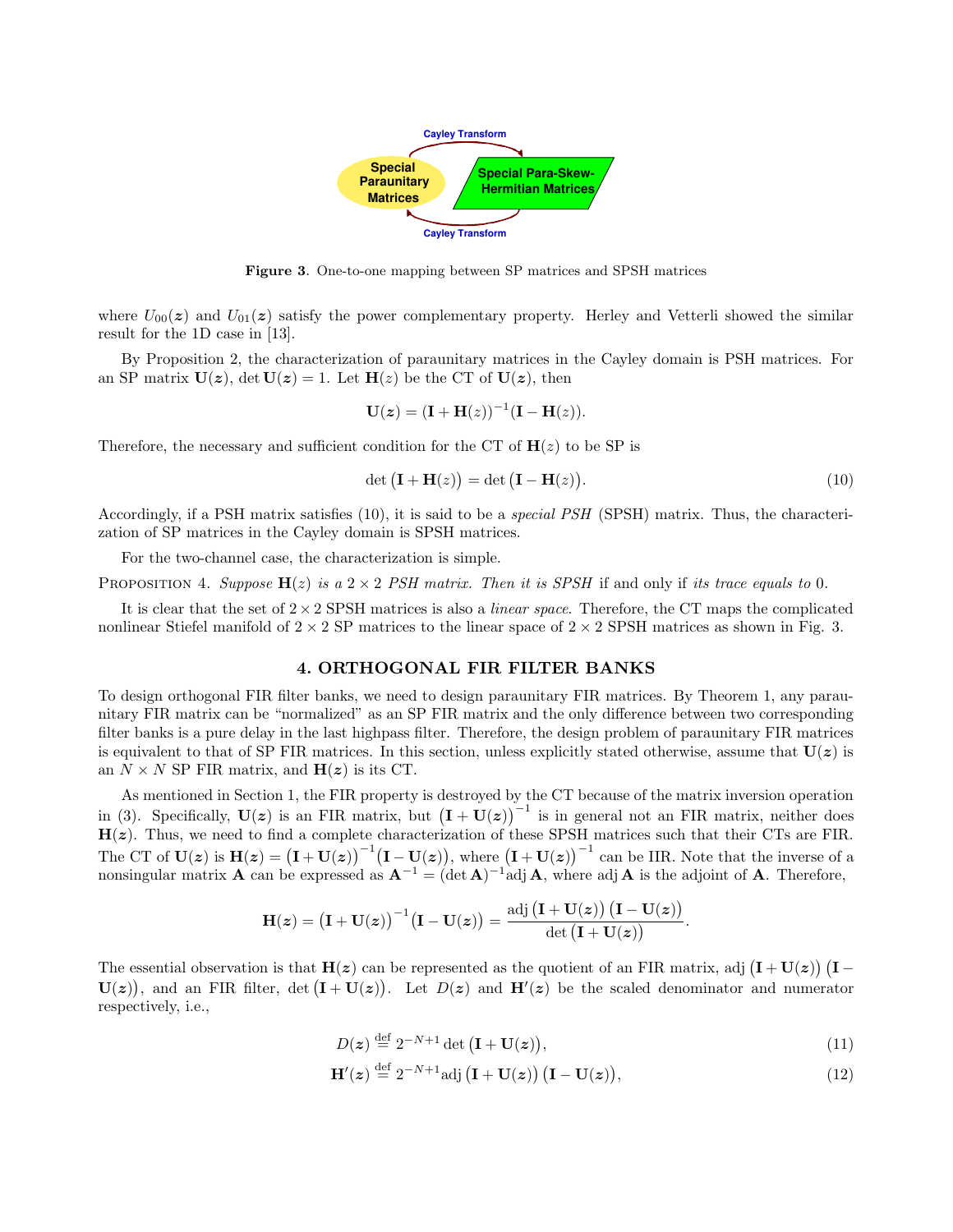where the scalar  $2^{-N+1}$  is introduced for later convenience. Then  $H(z)$  can be expressed as

$$
\mathbf{H}(z) = \frac{\mathbf{H}'(z)}{D(z)}.\tag{13}
$$

From Proposition 1,

$$
\det\left(\mathbf{I} + \mathbf{U}(z)\right) = 2^N \det\left(\mathbf{I} + \mathbf{H}(z)\right)^{-1}.\tag{14}
$$

From (11), we have an alternative expression for  $D(z)$ :

$$
D(z) = 2 \det \left( \mathbf{I} + \mathbf{H}(z) \right)^{-1}.
$$
 (15)

Our task now is to obtain the characterization of both  $D(z)$  and  $H'(z)$ .

LEMMA 1. Suppose  $U(z)$  is an SP FIR matrix. Then the Cayley transform of  $U(z)$ ,  $H(z)$ , can be written as  $D(z)^{-1}H'(z)$ , where  $D(z)$  is a symmetric FIR filter and  $H'(z)$  is a PSH FIR matrix. Moreover, if  $D(z)$  and  $H'(z)$  are coprime, then they are unique for each SP FIR matrix  $U(z)$ .

According to Lemma 1, the problem of designing  $H(z)$  is converted into that of designing a symmetric FIR filter  $D(z)$  and a PSH FIR matrix  $\mathbf{H}'(z)$ . However, they are not independent of each other, as shown in the following Lemma:

LEMMA 2. Suppose that  $U(z)$  is an SP matrix, and  $D(z)$  and  $H'(z)$  are given by (11) and (12), respectively. Then

$$
2 D(z)^{N-1} = \det \left( D(z) \mathbf{I} + \mathbf{H}'(z) \right). \tag{16}
$$

We are now in a position to formulate the complete characterization of paraunitary FIR matrices in the Cayley domain.

THEOREM 2. The CT of a matrix  $H(z)$  is an SP FIR matrix if and only if it can be written as  $H(z)$  =  $D(z)^{-1}H'(z)$ , where  $D(z)$  is a symmetric FIR filter and  $H'(z)$  is a PSH FIR matrix, and they satisfy the following two conditions:

- 1. 2  $D(z)^{N-1} = \det(D(z) \mathbf{I} + \mathbf{H}'(z));$
- 2.  $D^{N-2}(z)$  is a common factor of all minors of  $D(z) \mathbf{I} + \mathbf{H}'(z)$ .

Moreover, the CT of  $H(z)$  can be written as

$$
\mathbf{U}(z) = \frac{adj(D(z)\mathbf{I} + \mathbf{H}'(z))}{D(z)^{N-2}} - \mathbf{I}.
$$
\n(17)

Therefore, our problem of designing an SP FIR matrix  $U(z)$  is converted to a problem of designing a symmetric FIR filter  $D(z)$  and a PSH FIR matrix  $\mathbf{H}'(z)$ , and they satisfy the two conditions given in Theorem 2. The first condition guarantees that  $U(z)$  is SP and the second condition guarantees that  $U(z)$  is FIR. In the two-channel case, the second condition holds automatically. Thus, we can design  $D(z)$  and  $H'(z)$  first, then compute the CT of  $H(z) = D(z)^{-1}H'(z)$  by a simple formula without matrix inversion manipulation given in (17).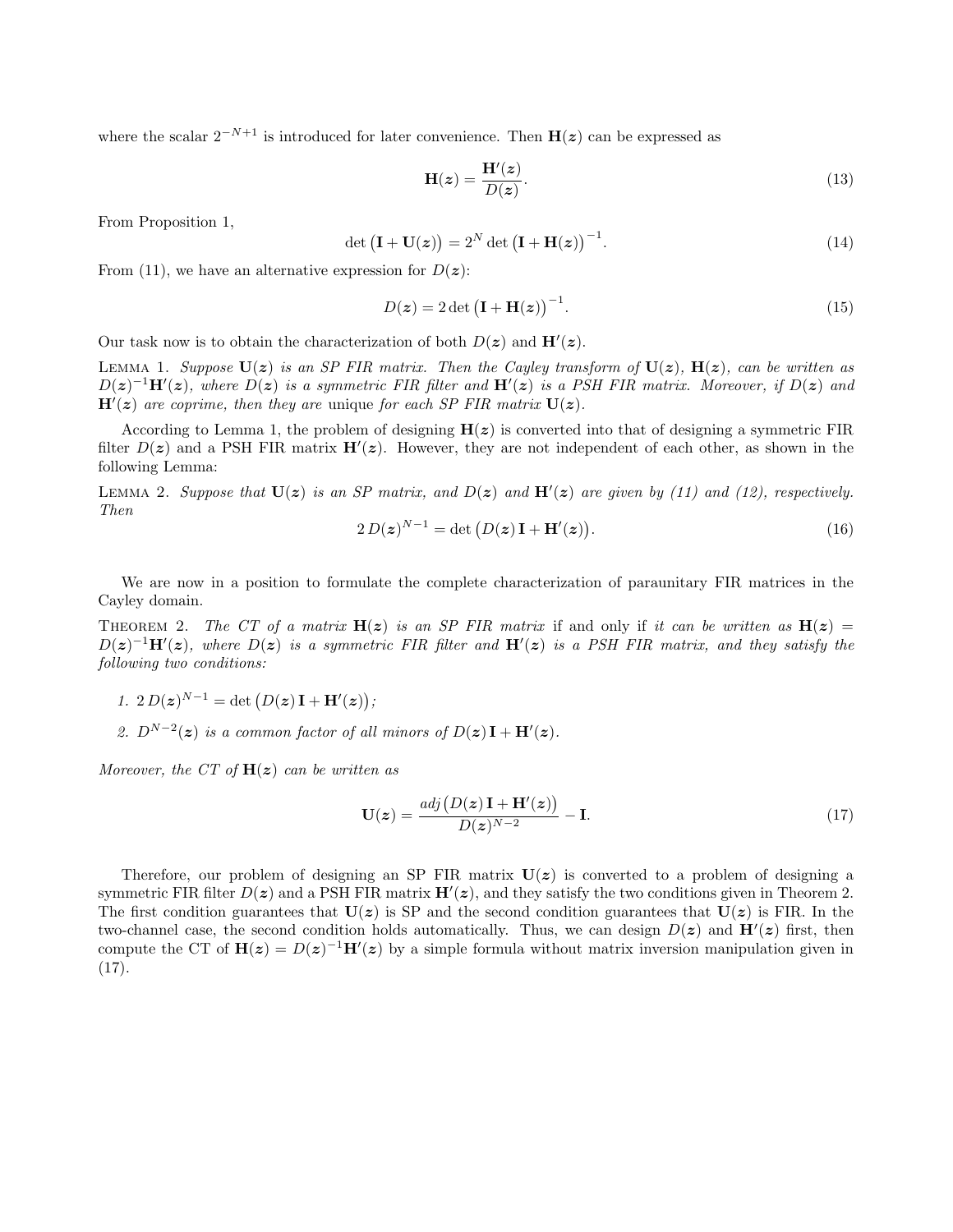### 5. TWO-CHANNEL ORTHOGONAL FIR FILTER BANKS

Among MD orthogonal filter banks, two-channel ones are the simplest and most popular. Also, this is the case of most interest to us. In this special case, we can simplify our design method. In this section, suppose  $D(z)$ is a symmetric FIR filter and  $H'(z)$  is a 2 × 2 PSH FIR matrix, as defined in (11) and (12). The goal here is to express  $U(z)$  directly as an FIR matrix using the terms from  $D(z)$  and  $H'(z)$  so that we can impose further conditions on them (e.g., vanishing-moment condition).

The characterization of SP matrices in the Cayley domain is SPSH matrices. Therefore,  $H(z)$  is a  $2 \times 2$ SPSH matrix. By Proposition 4,  $tr H(z) = 0$ . From (15),  $H'(z)$  can be written as

$$
\mathbf{H}'(z) = D(z)\mathbf{H}(z) = \frac{2\,\mathbf{H}(z)}{\det\left(\mathbf{I} + \mathbf{H}(z)\right)}.
$$
\n(18)

Therefore,  $tr H'(z) = 0$ , i.e.,  $H'(z)$  is also an SPSH matrix. One interesting observation is that  $H'(z)$  is an SPSH FIR matrix, while  $H(z)$  is an SPSH (generally IIR) matrix. Therefore, (18) can be regarded as a mapping from the SPSH IIR matrix to the SPSH FIR matrix. The CT destroys the FIR property from  $U(z)$  to  $H(z)$ . Here this mapping "restores" the the FIR property from  $H(z)$  to  $H'(z)$ . Put them together, we can map the SP FIR matrix to the SPSH FIR matrix! To further our discussion, a formal definition of the mapping given in (18) is necessary:

DEFINITION. 2. The post-Cayley transform (PCT) of a rational matrix  $H(z)$  is defined as

$$
\mathbf{H}'(z) = \frac{2 \, \mathbf{H}(z)}{\det(\mathbf{I} + \mathbf{H}(z))}.
$$

Using the CT, we map the SP FIR matrix to SPSH IIR matrix. Using the PCT, we can map the SPSH IIR matrix to the SPSH FIR matrix. We called this sequence of mappings the FIR-Cayley transform (FCT). The FCT of an SP FIR matrix  $U(z)$  can be obtained by (3) and (14):

$$
\mathbf{H}'(z)=\frac{2\,\mathbf{H}(z)}{\det\big(\mathbf{I}+\mathbf{H}(z)\big)}=2^{-1}\det\big(\mathbf{I}+\mathbf{U}(z)\big)\big(\mathbf{I}+\mathbf{U}(z)\big)^{-1}\big(\mathbf{I}-\mathbf{U}(z)\big)=2^{-1}\operatorname{adj}\big(\mathbf{I}+\mathbf{U}(z)\big)\,\big(\mathbf{I}-\mathbf{U}(z)\big).
$$

To use the FCT in our design, we need to compute its inverse mapping. For the CT, we know its inverse is itself. How about the PCT? First, is the PCT a one-to-one mapping?

PROPOSITION 5. Suppose that  $H_1(z)$  and  $H_2(z)$  are two  $2 \times 2$  rational matrices such that their PCT's are equal. Then they are equal or

$$
\mathbf{H}_2(z) = \frac{\mathbf{H}_1(z)}{\det(\mathbf{H}_1(z))}.
$$
\n(19)

By Proposition 5, if the determinant of  $H(z)$  is 1, then the mapping is one-to-one. Otherwise, the mapping is two-to-one.

Secondly, what's the inverse transform of the PCT? By Theorem 2,

$$
2 D(z) = \det (D(z) \mathbf{I} + \mathbf{H}'(z)).
$$

Since  $H'(z)$  is SPSH,

$$
D^{2}(z) - 2 D(z) + \det \mathbf{H}'(z) = 0.
$$
 (20)

Then we can obtain the inverse mapping of the PCT in the following proposition:

PROPOSITION 6. Suppose  $H'(z)$  is a 2 × 2 SPSH FIR matrix. Then the inverse PCT transform of  $H'(z)$  exists if and only if  $\sqrt{1 - \det (\mathbf{H}'(z))}$  is FIR. If it exists, it is given by

$$
\mathbf{H}(z) = \frac{\mathbf{H}'(z)}{1 \pm \sqrt{1 - \det\left(\mathbf{H}'(z)\right)}}.
$$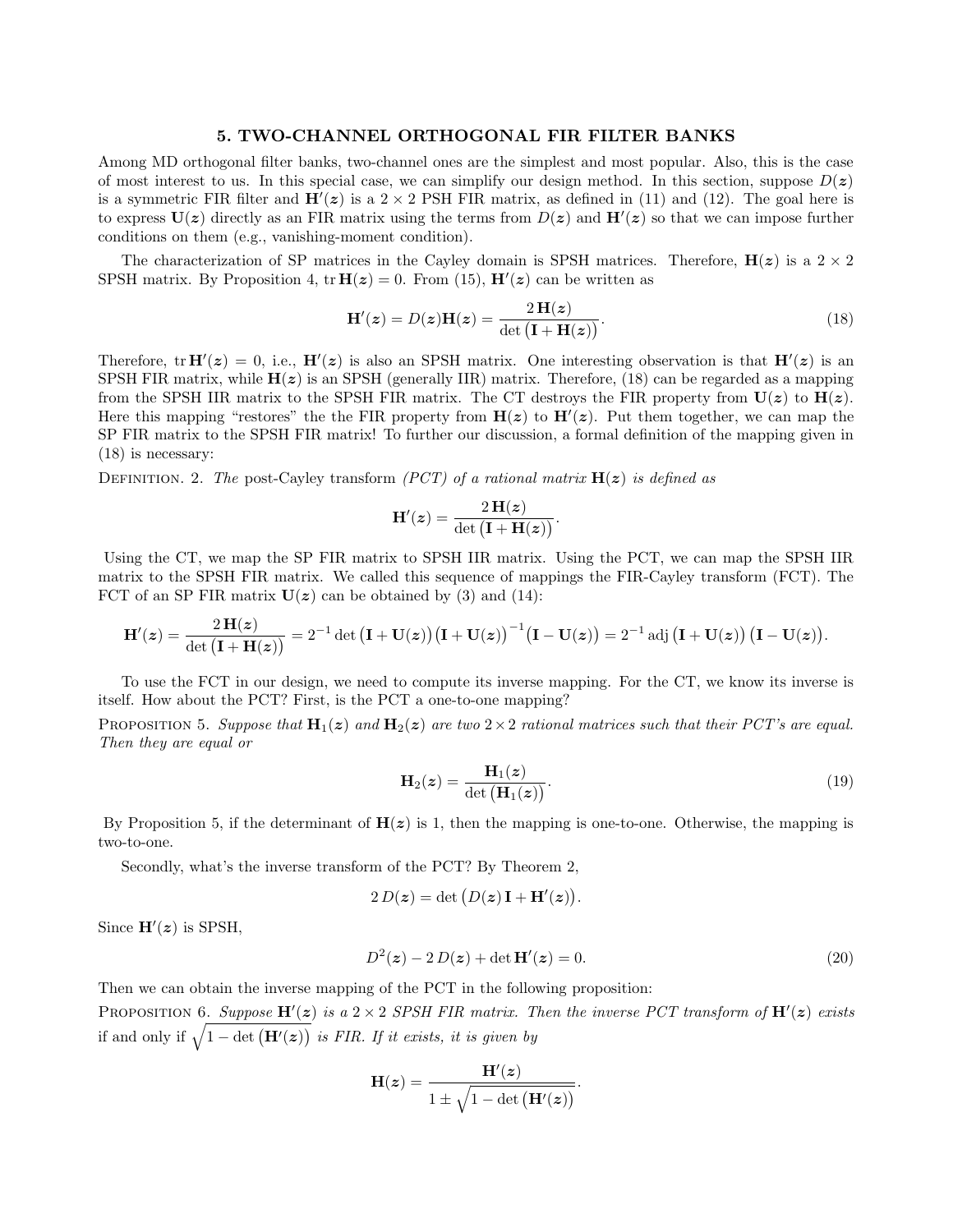

Figure 4. Mapping from SP FIR matrices to SPSH FIR matrices

By Proposition 6, the characterization of SP FIR matrices in the FCT domain is a subset of SPSH FIR matrices and they satisfy the condition given in Proposition 6. The FCT establishes a two-to-one mapping between SP FIR matrices and SPSH FIR matrices, as shown in Fig. 4.

Now we can find the inverse transform of the FCT and formulate an explicit formula for  $U(z)$ . Suppose  $H'(z)$  is a 2 × 2 SPSH FIR matrix with

$$
\mathbf{H}'(z) = \begin{pmatrix} H'_{00}(z) & H'_{01}(z) \\ -H'_{01}(z^{-1}) & -H'_{00}(z) \end{pmatrix},
$$

where  $H'_{00}(z)$  is an antisymmetric filter and  $H'_{01}(z)$  is an arbitrarily filter. By Theorem 2, the CT of  $H(z)$  can be written as

$$
\mathbf{U}(\mathbf{z}) = \text{adj}\left(D(\mathbf{z})\,\mathbf{I} + \mathbf{H}'(\mathbf{z})\right) - \mathbf{I} = \begin{pmatrix} D(\mathbf{z}) - H'_{00}(\mathbf{z}) - 1 & -H'_{01}(\mathbf{z}) \\ H'_{01}(\mathbf{z}^{-1}) & D(\mathbf{z}) + H'_{00}(\mathbf{z}) - 1 \end{pmatrix}.
$$
 (21)

We summarize our results in the FCT domain in the following Theorem:

THEOREM 3. Suppose  $H'(z)$  is a 2 × 2 SPSH FIR matrix. Then the inverse FIR-Cayley transform of  $H'(z)$ exists if and only if  $\sqrt{1 - \det (\mathbf{H}'(\mathbf{z}))}$  is FIR. If it exists, it is given by

$$
\mathbf{U}(\boldsymbol{z}) = \pm \sqrt{1 - \det\left(\mathbf{H}'(\boldsymbol{z})\right)} \, \mathbf{I} - \mathbf{H}'(\boldsymbol{z}).
$$

Theorem 3 provides the characterization of  $2 \times 2$  SP matrices in the Cayley domain. However, the condition for  $\mathbf{H}'(z)$  is complex. For implementation, we will design  $D(z)$  and  $\mathbf{H}'(z)$  simultaneously in terms of (20), and  $D(z)$  is symmetric and  $\mathbf{H}'(z)$  is SPSH. Then we can compute the SP FIR matrix by (21).

#### 5.1. Vanishing-Moment Condition and 2D Quincunx Orthogonal Filter Banks Design

Quincunx sampling is density-2 sampling, leading thus again to the two-channel case. Of all MD sampling patterns, the quincunx one is the most common. However, since the sampling is nonseparable, it offers challenges.

In the context of wavelet design, the vanishing-moment condition plays an essential role. This condition requires the lowpass filter to have L-th order zero derivatives at  $\boldsymbol{z} = [-1, -1]^T$ . By Theorem 3, the lowpass filer will be

$$
F(z_1, z_2) = z_1^{-1} H'_{01}(z_1^{-1} z_2^{-1}, z_1^{-1} z_2) + D(z_1 z_2, z_1 z_2^{-1}) - H'_{00}(z_1 z_2, z_1 z_2^{-1}) - 1.
$$
\n
$$
(22)
$$

Therefore, the vanishing-moment condition imposes the values on the derivatives of  $D(z)$ ,  $H'_{00}(z)$  and  $H'_{01}(z)$ at  $z = [-1, -1]^T$ . If we parameterizes these 3 filters, then the vanishing-moment condition amounts to linear equations, which can be solved easily.

The design process is as follows: First, we parameterize the filters. Second, we compute the lowpass filter. Third, we impose the vanishing-moment condition on the lowpass filter. Finally, we solve the spectral factorization problem. The specific design procedure is given as follows.

1. Parameterize the symmetric FIR filter  $D(z_1, z_2)$  and anti-symmetric FIR filter  $H'_{00}(z_1, z_2)$ .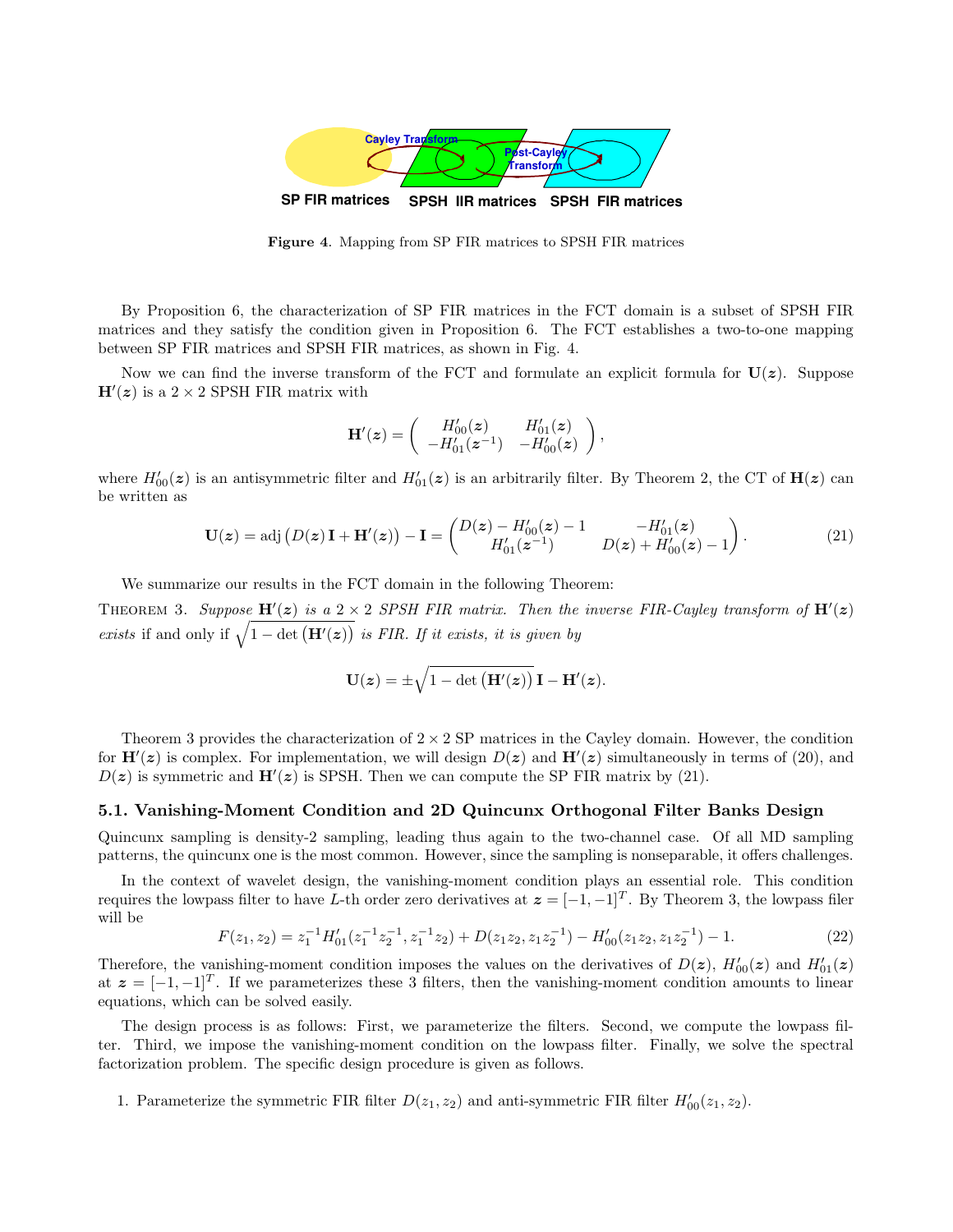- 2. Parameterize an FIR filter  $H'_{01}(z_1, z_2)$  of the same size.
- 3. Impose the L-th order vanishing moment on the lowpass filter given in (22):

$$
\frac{\partial^n F(z_1, z_2)}{\partial^i z_1 \partial^{n-i} z_2}|_{(-1, -1)} = 0, \quad \text{for} \quad n = 0, 1, \dots, L; \, i = 0, 1, \dots, n. \tag{23}
$$

It amounts to linear equations.

4. Solve the spectral factorization equation by comparing the coefficients of z:

$$
D^{2}(z_{1}, z_{2}) - 2D(z_{1}, z_{2}) + H'_{01}(z_{1}, z_{2})H'_{01}(z_{1}^{-1}, z_{2}^{-1}) - H'_{00}(z_{1}, z_{2}) = 0.
$$
\n(24)

.

It amounts to quadratic equations.

5. Compute  $U(z_1, z_2)$  by (21).

## 6. ORTHOGONAL IIR FILTER BANKS

As we said, designing orthogonal IIR filter banks is more complex than designing FIR orthogonal ones, although it has greater freedom. For implementation purposes, we only consider recursive filters, z-transforms of which are rational functions. It is straightforward to design an orthogonal filter bank in the Cayley domain via a PSH matrix, and then map it back to a paraunitary polyphase matrix. Therefore, the range of paraunitary matrices in the Cayley domain is the set of all PSH matrices. In this section, unless explicitly stated otherwise, assume that  $U(z)$  is an  $N \times N$  paraunitary IIR matrix and  $H(z)$  is its CT.

THEOREM 4. The range of paraunitary IIR matrices in the Cayley domain is a linear space.

Take the two-channel case as an example. For the multiple-channel case, we have similar results. Let  $H(z)$ be a PSH matrix

$$
\mathbf{H}(\boldsymbol{z}) = \left(\begin{array}{cc} H_{00}(\boldsymbol{z}) & H_{01}(\boldsymbol{z}) \\ H_{10}(\boldsymbol{z}) & H_{11}(\boldsymbol{z}) \end{array}\right)
$$

Then the PSH condition implies

$$
H_{00}(\mathbf{z}^{-1}) = -H_{00}(\mathbf{z}), \quad H_{11}(\mathbf{z}^{-1}) = -H_{11}(\mathbf{z}), \quad \text{and} \quad H_{10}(\mathbf{z}^{-1}) = -H_{01}(\mathbf{z}).
$$

We can select antidiagonal entries arbitrarily (under the constraint  $H_{10}(z^{-1}) = -H_{01}(z)$ ). For the diagonal entries, we just need to find anti-symmetric IIR filters. Then the problem of designing  $H(z)$  converts to that of designing anti-symmetric IIR filters.

PROPOSITION 7. Suppose  $w(z)$  be an IIR filter with a rational function:  $W(z) = a(z)/b(z)$ , where  $a(z)$  and  $b(z)$  are coprime polynomials. If  $w(z^{-1}) = -w(z)$ , then

$$
a(\boldsymbol{z}^{-1}) = c\boldsymbol{z}^{\boldsymbol{k}}a(\boldsymbol{z}) \quad and \quad b(\boldsymbol{z}^{-1}) = -c\boldsymbol{z}^{\boldsymbol{k}}b(\boldsymbol{z}),
$$

where  $\boldsymbol{k}$  is an arbitrary integer.

#### 6.1. Vanishing-Moment Condition and Simplifications

The CT has a simple form for the design of orthogonal IIR filter banks. It avoids the problem of spectral factorization, which is difficult (if possible) in the MD case. As in the orthogonal FIR case, the vanishingmoment condition plays an essential role in the context of wavelet design. This condition requires the lowpass filter to have specific order zero derivatives at  $\boldsymbol{z} = [-1, -1, -1, \dots, -1]^T$ . However, it is difficult to impose the vanishing-moment condition on MD orthogonal IIR filters because it involves rational functions in the design. First, many parameters are required. For each filter in  $H(z)$ , not only the numerator but also the denominator requires parameters. Second, to impose the vanishing-moment condition on the IIR filter, we need to solve nonlinear equations with respect to those parameters (as opposed to the linear equations in the FIR case). Therefore, we need to simplify the design of orthogonal IIR filter banks.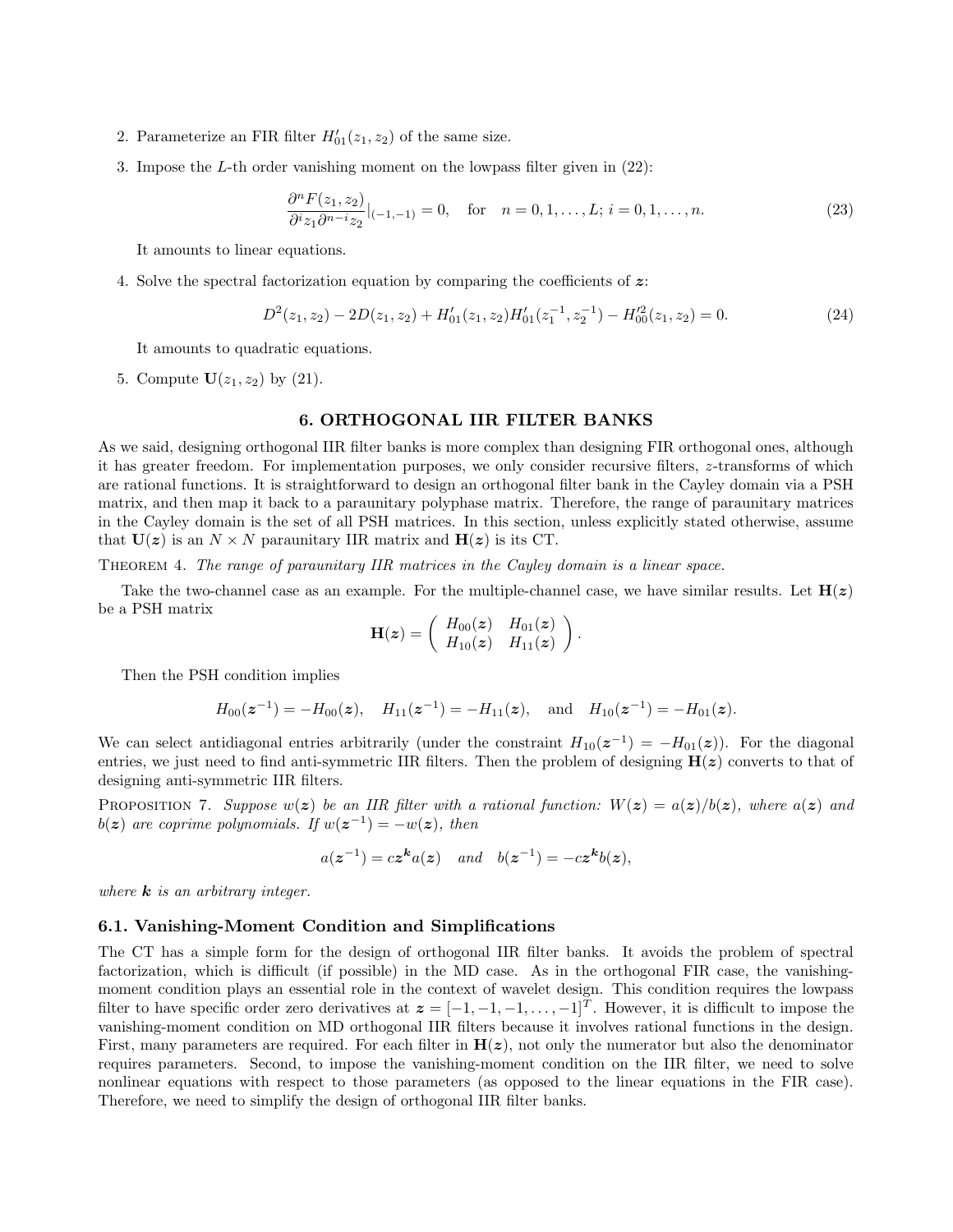As mentioned in Section 3, SP matrices are simplified paraunitary matrices and each paraunitary matrix can be "normalized" as a paraunitary matrix with only a phase change in one highpass filter. This does not affect the vanishing-moment condition. Therefore, we can simplify our design by SP matrices. In this subsection, we only consider the two-channel case.

In the polyphase domain, the characterization of MD orthogonal IIR filter banks is SP matrices. The characterization of MD SP matrices in the Cayley domain is SPSH matrices. By Proposition 4, a  $2 \times 2$  SPSH matrix,  $H(z)$ , can be formulated as

$$
\mathbf{H}(\boldsymbol{z}) = \begin{pmatrix} f(\boldsymbol{z}) & g(\boldsymbol{z}) \\ -g(\boldsymbol{z}^{-1}) & -f(\boldsymbol{z}) \end{pmatrix},
$$

where  $f(z)$  is an anti-symmetric filter, and  $q(z)$  is an arbitrary filter.

The set of SPSH matrices is a linear space. Obviously, every SPSH matrix can be represented as the sum of a diagonal matrix and an anti-diagonal matrix, i.e.,

$$
\mathbf{H}(\boldsymbol{z}) = \begin{pmatrix} f(\boldsymbol{z}) & 0 \\ 0 & -f(\boldsymbol{z}) \end{pmatrix} + \begin{pmatrix} 0 & g(\boldsymbol{z}) \\ -g(\boldsymbol{z}^{-1}) & 0 \end{pmatrix}.
$$

Note they are independent and both of them are SPSH matrices with simple structures. The first one is called the diagonal SPSH (DSPSH) matrix and the second one is called anti-diagonal SPSH (ASPSH) matrix. Correspondingly, their CT's also have simple structures. The CT of a DSPSH matrix is

$$
\mathbf{U}(\boldsymbol{z}) = \begin{pmatrix} \frac{1-f(\boldsymbol{z})}{1+f(\boldsymbol{z})} & 0\\ 0 & \frac{1+f(\boldsymbol{z})}{1-f(\boldsymbol{z})} \end{pmatrix} . \tag{25}
$$

The CT of ASPSH matrix is

$$
\mathbf{U}(z) = \frac{1}{1 + g(z)g(z^{-1})} \begin{pmatrix} 1 - g(z)g(z^{-1}) & -2g(z) \\ 2g(z^{-1}) & 1 - g(z)g(z^{-1}) \end{pmatrix}.
$$
 (26)

In the sequel, we only consider 1D case. For a 1D orthogonal IIR filter of the N-th order vanishing-moment, it can be factored as  $(1+z^{-1})^N R(z)/D(z)$ , where  $R(z)$  and  $D(z)$  are FIR, and  $D(-1) \neq 0$ . Moreover, if  $R(z) \equiv 1$ and  $D(z)$  has the lowest order, then it is called a Butterworth filter. Otherwise, it is an intermediate filter.

First consider DSPSH matrices. From (25), the lowpass filer is  $U_0(z) = (1 + f(z^2))^{-1}(1 - f(z^2))$ . Impose the N-th vanishing-moment condition, then  $1 - f(z^2) = (1 + z^{-1})^N R(z)$ . Note  $f(z^{-1}) = -f(z)$ , then  $1 + f(z^2) =$  $1 - f(z^{-2}) = (1 + z)^N R(z^{-1})$  and  $U_0(z) = z^{-N} R(z)/R(z^{-1})$ . Hence, the corresponding low-pass filter cannot have vanishing moments.

Now consider ASPSH matrices. To simplify the problem, we make one assumption:  $g(z)g(z^{-1}) = c^2$ , where c is a nonzero constant. Even with this simplification, we still have many design results. The following proposition gives the characterization of filters under such assumption.

PROPOSITION 8. Suppose  $g(z)$  is a rational filter with the form  $g(z^2) = p(z)/q(z)$ , where  $p(z)$  and  $q(z)$  are coprime FIR filters. Then  $g(z)g(z^{-1})$  equals to a constant if and only if  $p(z) = c z^k q(z^{-1})$ , where c is a nonzero constant, and k is an integer.

By this simplification, the low-pass filter can be represented as  $U_0(z) = (1+c^2)^{-1}(1-c^2-2z^{-1}g(z^2))$ . By Proposition 8, it can be further formulated as

$$
U_0(z) = \frac{(1 - c^2)q(z) - 2cz^{k-1}q(z^{-1})}{(1 + c^2)q(z)}.
$$

Now consider the N-th vanishing-moment condition, and then  $(1 - c^2)q(z) - 2cz^{k-1}q(z^{-1}) = (1 + z^{-1})^N R(z)$ , where both  $q(z)$  and  $R(z)$  are FIR and  $q(-1) \neq 0, R(-1) \neq 0$ . Solutions are given in the following Theorem:

PROPOSITION 9. A low-pass filter  $U_0(z)$  generated by an ASPSH matrix is an orthogonal filter with the N-th order vanishing-moment if and only if one of the following conditions holds: